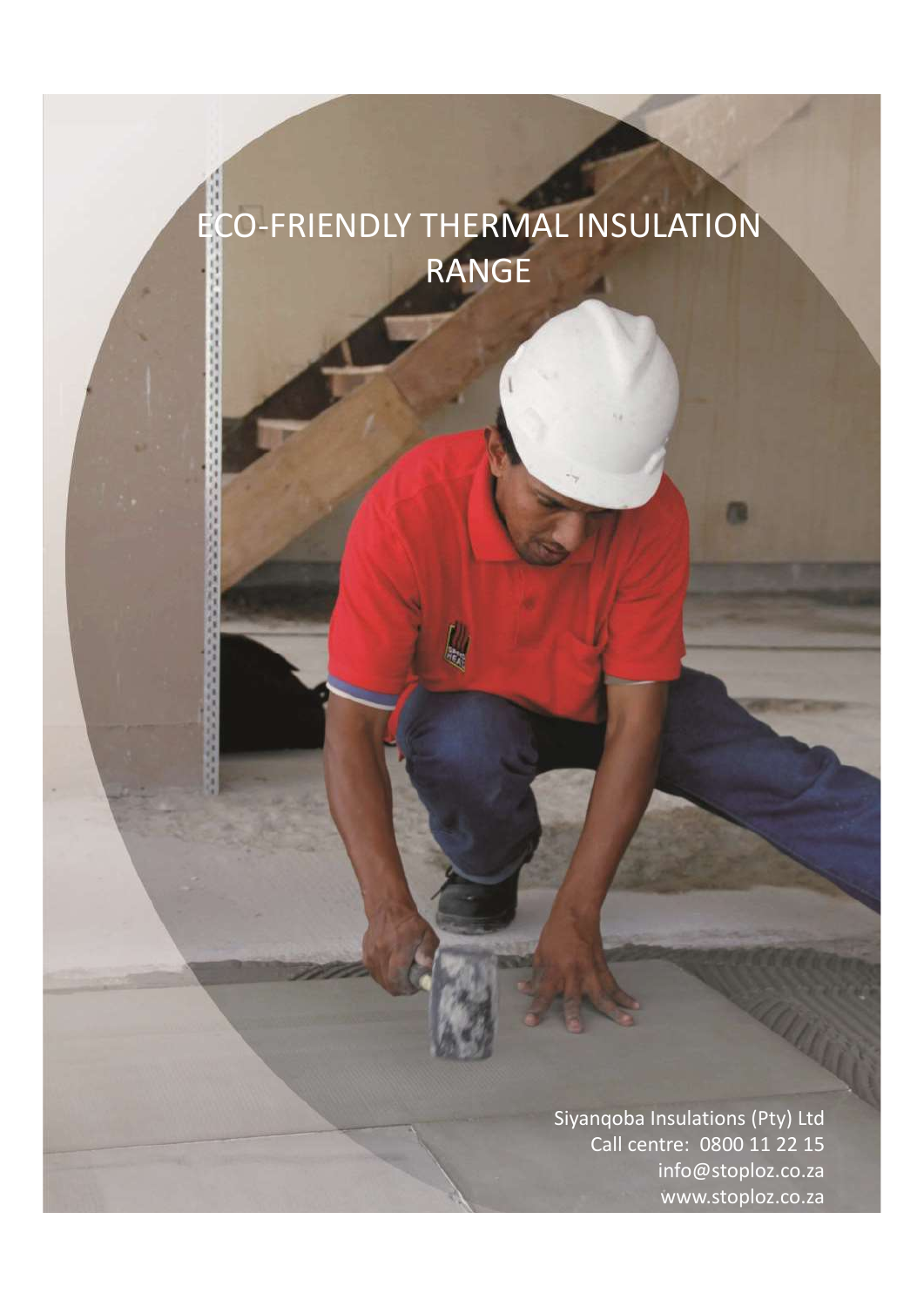# Index

| Subject                                                | Page             |
|--------------------------------------------------------|------------------|
| Overview                                               | 3,4              |
| Insulation product range                               | 5                |
| A closer look at GreenRscreed                          | $\boldsymbol{6}$ |
| A typical GreenRscreed installation                    | $\overline{7}$   |
| GreenRscreed vs. R1 under the slab                     | 8                |
| Warming up graphs with GreenRscreed                    | 9                |
| A closer look at KlimaBoard Floor insulation boards    | 10               |
| Best practices when installing floor insulation boards | $11\,$           |
| Warming up graphs with KlimaBoard                      | 12               |
| A closer look at GreenRwall                            | 13               |
| Comparing R values of wall cavity constructions        | 14               |
| Features and benefits of insulation                    | 15               |
| Top 5 completed projects                               | $16 - 18$        |
| Top 2017 commercial project                            | 19               |
|                                                        |                  |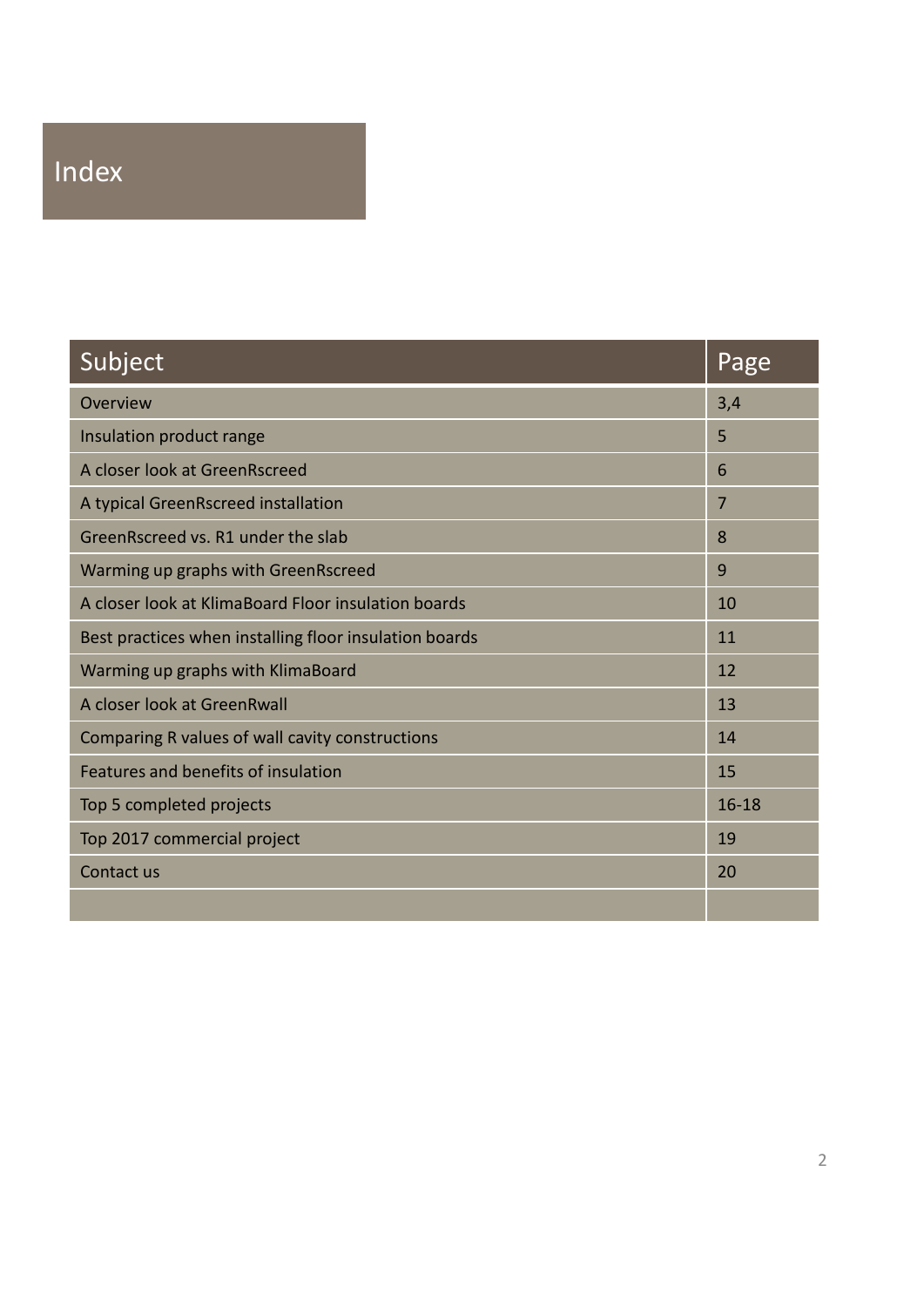## **Overview**



**Siyanqoba Insulations (Pty) Ltd, a company affiliated to Speedheat (Pty) Ltd, is the result of continuous<br>Siyanqoba Insulations (Pty) Ltd, a company affiliated to Speedheat (Pty) Ltd, is the result of continuous<br>Depoducts** product development to reduce energy wastage and remain in line with sustainable building standards. One of the best ways to achieve energy conservation and improve comfort is to use quality insulation products. **Siyanqoba Insulations (Pty) Ltd, a company affiliated to Speedheat (Pty) Ltd, is the result of continuous product development to reduce energy wastage and remain in line with sutsinable building standards.<br>One of the best COURT COURT COURT COURT COURTS IN A SURFACE SUPPOSE AND SEVERT SUPPOSE SUPPOSE AND SEVERT SUPPOSE SUPPOSE THE FOR FLOORS FOR FLOORS FOR FLOORS FOR FLOORS FOR FLOORS FOR FLOORS FOR FLOORS, SUITE THE FOR FLOORS, WAS CONSIDE** 

builds and renovation projects.

All products are manufactured locally at facilities that are comply with ISO 9001:2015 standards.

Eco friendly and sustainable building

All insulation products are eco-friendly, do not harm the environment and contribute towards green living practices.

Our range of thermal insulation includes floor and cavity wall insulation made from 100% recycled EPS. All insulation products are recycleable.



Eco friendly and sustainable<br>
All insulation products are eco-friendly, do not harm the environment and contribute towards green living<br>
practices.<br>
Our range of thermal insulation includes floor and cavity wall insulation Warming up graphs have proven that our floor insulation products (used in conjunction with Speedheat electric floor heating) installed on top of the concrete slab is more effective than R1 insulation under the concrete slab as specified by SANS 201:2011. See page 8 and 9 . Frame of thermal insulation includes floor and cavity wall insulation made from 100% recycled EPS. All<br>insulation products are recycleable.<br>Conserving energy and resources<br>Marming up graphs have proven that our floor insul Our range of thermal insulation includes floor and cavity wall insulation made from 100% recycled EPS. All<br>insulation products are recycleable.<br>Conserving energy and resources<br>Massulation reduces heat loss in Winter and co

All insulation products reduce sound travel, making them perfect for use in multi-storeys.

Read more on features and benefits on page 15.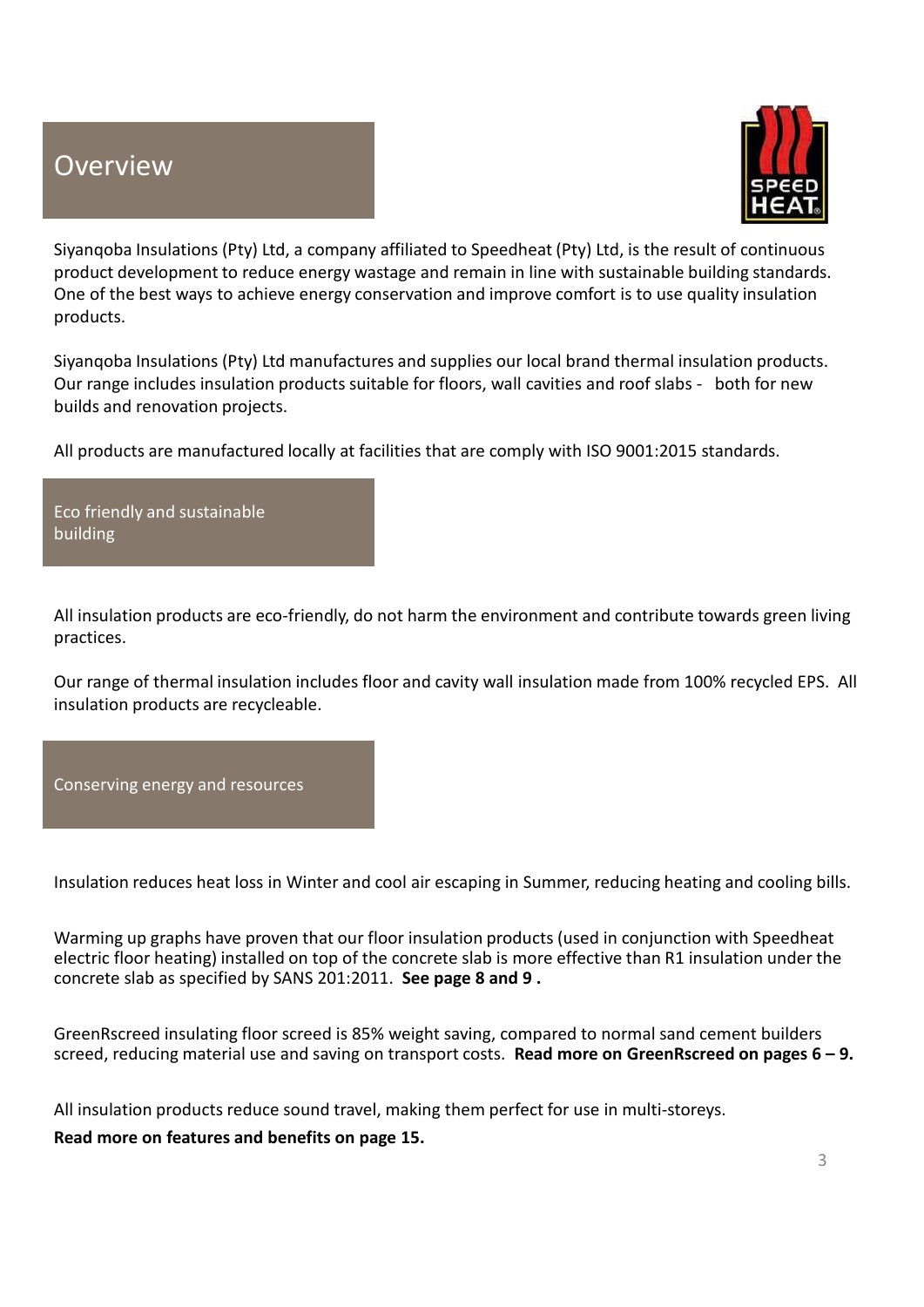



# Durability

Overview (cont.)<br>
SPEED<br>
Durability<br>
Our insulation products are durable and no maintenance is required.<br>
All products carry a 7 year product warranty on all products and accreditation certificates are issued with<br>
GreenRs **EXECUTE:**<br>All products carry a 7 year product warranty on all products and accreditation certificates are issued with<br>GreenRscreed and GreenRwall installations. **COVETVIEW (CONT.)**<br>
SPECTREMAN INTERTATION CONTINUITY<br>
Our insulation products are durable and no maintenance is required.<br>
All products carry a 7 year product warranty on all products and accreditation certificates are i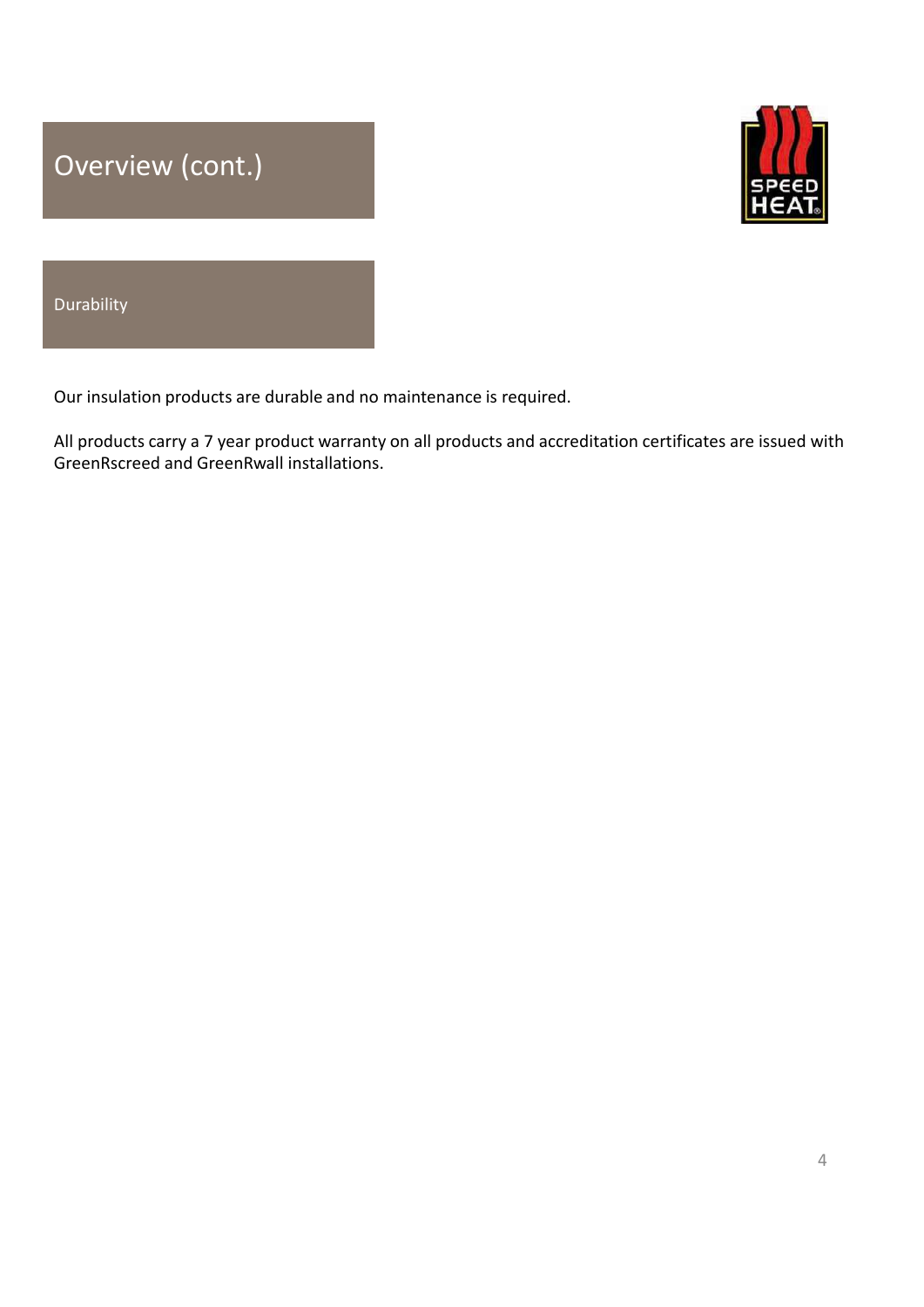## Insulation Product Range





GreenRscreed™ is a lightweight insulating floor screed.

Insulating floor screed<br>
GreenRscreed<sup>the is</sup> a lightweight insulating floor screed.<br>
GreenRscreed aggregate, made from 100% recycled polystyrene (EPS)<br>
treated with a polymer additive, is mixed into the screed as a sand<br> treated with a polymer additive, is mixed into the screed as a sand replacement to achieve high thermal insulation properties. This results in a lightweight insulating finishing screed, making it especially suitable for new builds. This lightweight aggregate is also used to insulate flat roof slab structures. More information on Pg 6-9.





KlimaBoard™ is a lightweight, reinforced insulation board made from extruded polystyrene (XPS).

Reinforced with fibreglass mesh and a cement compound on both sides improves compressive strength and allows for effective application onto substrates. More information on Pg 10-12.





GreenRwall™ is a cavity wall insulation.

roof slab structures. More information on Pg 6-9.<br>
Floor Insulation Boards<br>
KlimaBoard<sup>na</sup> is a lightweight, reinforced insulation board made from<br>
extruded polystyrene (XPS).<br>
Reinforced with fibreglass mesh and a cement with a polymer additive, is pumped into the wall cavity, resulting in a 100% airtight cavity, leaving no issues for damp. KlimaBoard<sup>na</sup> is a lightweight, reinforced insulation board made from<br>extruded polystyrene (XPS).<br>Reinforced with fibreglass mesh and a cement compound on both<br>sides improves compressive strength and allows for effective<br> Reinforced with fibreglass mesh and a cement compound on both<br>sides improves compressive strength and allows for effective<br>application onto substrates. More information on Pg 10-12.<br>Wall Cavity Insulation<br>GreenRwall mix, m application onto substrates. *More information on Pg 10-12.*<br> **Vall Cavity Insulation**<br>
GreenRwall mix, made from 100% recycled polystyrene (EPS) treated<br>
with a polymer additive, is pumped into the wall cavity, resulting **CONTRIGHT WANTARY SET AND AND AND ADMOVED CONTRIGHT CONTRIGHT CONTRIGHT CONTRIGHT CONTRIGHT CONTRIGHT CONTRIGHT CONTRIGHT CONTRIGHT CONTRIGHT CONTRIGHT CONTRIGHT CONTRIGHT CONTRIGHT CONTRIGHT CONTRIGHT CONTRIGHT CONTRIGHT** 

More information on Pg 13,14.



from recycled plastic bottles.

Isotherm is also recyclable, non-toxic, fibreglass free and safe to install. Supplied by ISOTHERM, installed by StoploZ.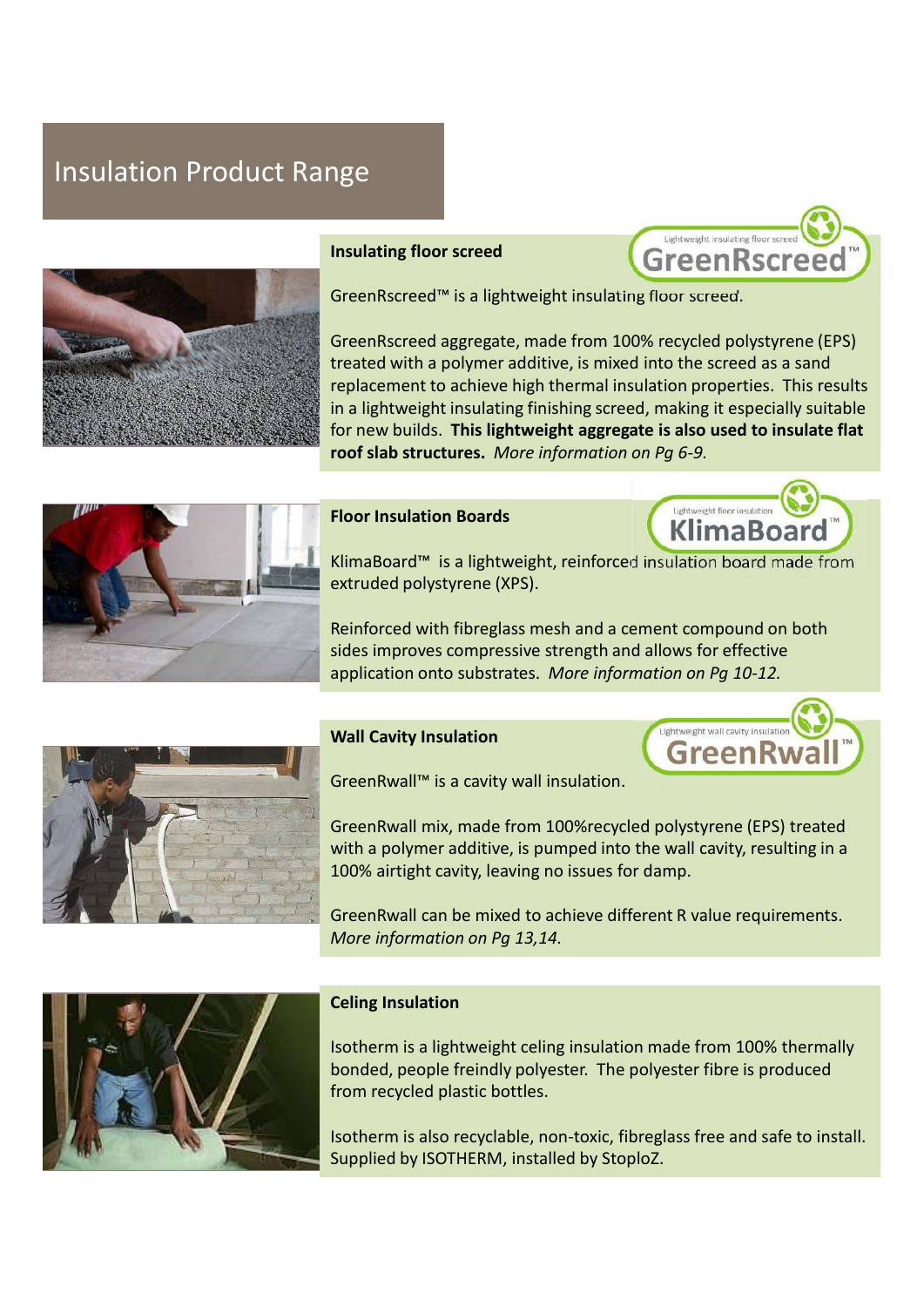## A closer look at GreenRscreed™ insulating floor screed

GreenRscreed™ is a lightweight insulating floor screed which replaces conventional sand cement screed.

A closer look at GreenRscreed™<br>
insulating floor screed<br>
GreenRscreed™ is a lightweight insulating floor screed which replaces conventional sand cement screed.<br>
GreenRscreed aggregate, made from 100% recycled EPS treated builder's screed as a sand replacement to achieve ideal thermal insulating properties.



This results in a lightweight insulating finishing screed, making it especially suitable for new builds.

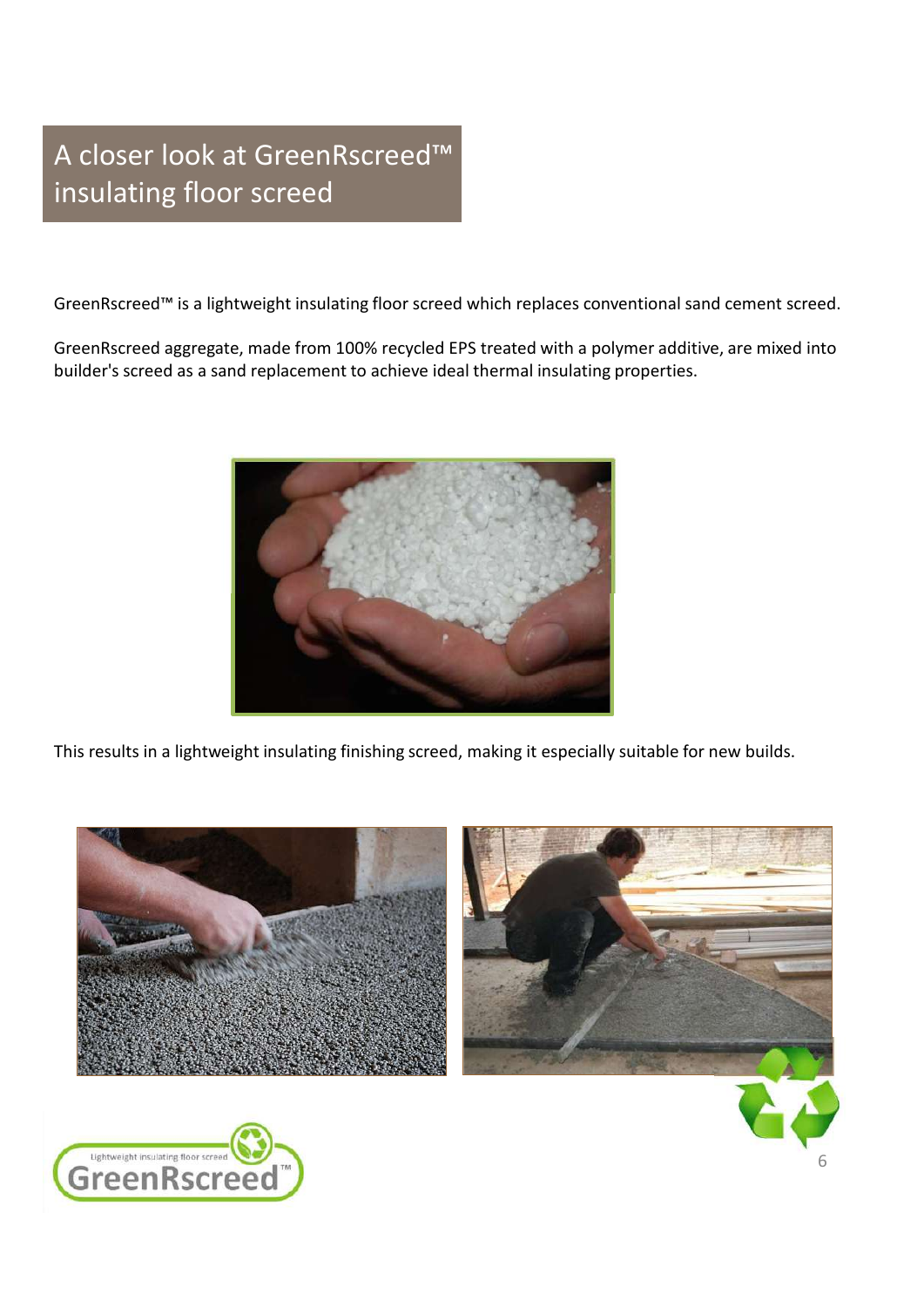## A typical GreenRscreed™ installation





## R values and compressive strength

|                                                                                                                                                     |                         |                                                                                           |      |      |      |                                                             |          |      | $\sim 10$ |      |
|-----------------------------------------------------------------------------------------------------------------------------------------------------|-------------------------|-------------------------------------------------------------------------------------------|------|------|------|-------------------------------------------------------------|----------|------|-----------|------|
| Exploded view of a typical GreenRscreed undertile installation with underfloor heating                                                              |                         |                                                                                           |      |      |      |                                                             |          |      |           |      |
| GreenRscreed acts as an effective de-coupler from the substrate. This means cracks from the substrate will<br>not follow through to floor surfaces. |                         |                                                                                           |      |      |      |                                                             |          |      |           |      |
| R values and compressive strength                                                                                                                   |                         |                                                                                           |      |      |      |                                                             |          |      |           |      |
|                                                                                                                                                     |                         |                                                                                           |      |      |      |                                                             |          |      |           |      |
| <b>Screed</b><br><b>Density</b>                                                                                                                     | <b>Thermal</b><br>Cond. | Comp.<br><b>Strength</b>                                                                  |      |      |      | R Value (m <sup>2</sup> K/W) against screed thickness in mm |          |      |           |      |
| $\text{kg/m}^3$                                                                                                                                     | W/m.k                   | <b>MPa</b>                                                                                | 30   | 40   | 50   | 70                                                          | 80       | 90   | 100       | 110  |
| 210                                                                                                                                                 | 0.066                   | 0.70                                                                                      | 0.46 | 0.62 | 0.77 | 1.08                                                        | 1.23     | 1.38 | 1.54      | 1.69 |
| 260                                                                                                                                                 | 0.068                   | 0.84                                                                                      | 0.45 | 0.60 | 0.75 | 1.04                                                        | 1.19     | 1.34 | 1.49      | 1.64 |
| 310                                                                                                                                                 | 0.081                   | 1.49                                                                                      | 0.38 | 0.50 | 0.63 | 0.88                                                        | $1.00\,$ | 1.13 | 1.25      | 1.38 |
| 360                                                                                                                                                 | 0.104                   | 1.70                                                                                      | 0.29 | 0.39 | 0.49 | 0.68                                                        | 0.78     | 0.87 | 0.97      | 1.07 |
|                                                                                                                                                     | concrete slab.          | Note: R0,50 GreenScreed on top of the slab is more effective than R1 insulation under the |      |      |      |                                                             |          |      |           | 7    |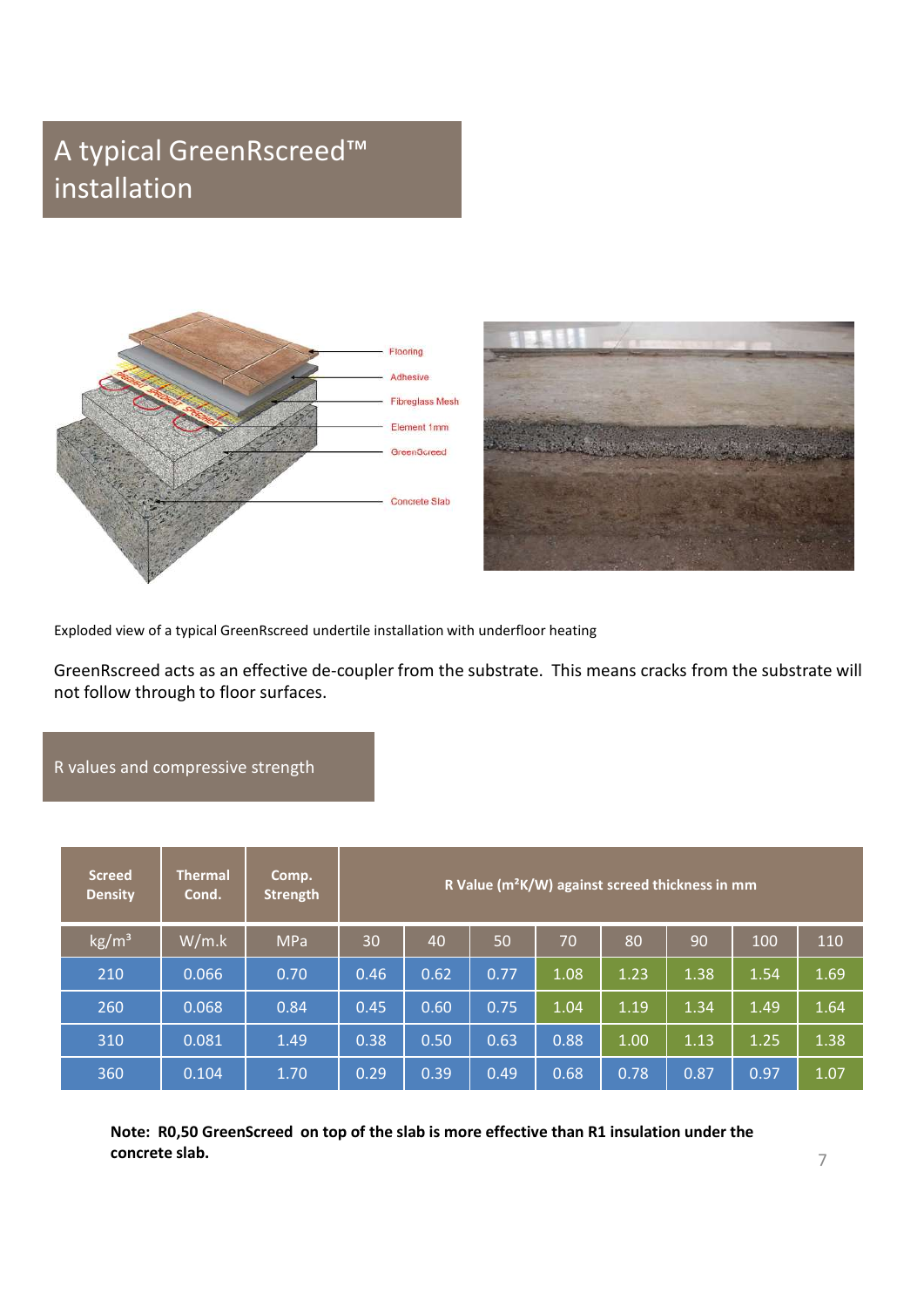



Green Screed on top of the concrete slab is more effective than R1 insulation placed underneath the concrete slab..

Installed underneath an electric floor heating system, GreenRscreed reduces heat loss downward into the concrete slab, thus warming your floor surface and room, not the concrete slab.

Please refer to the illustrations below.



| R1 Insulation<br>Sub Soil<br>R1 insulation under concrete slab required by SANS. |     | $0.6$ . $0.9$ . 0.1.<br>.000<br>Sub Soil<br>Green Screed                 |  |  |  |  |
|----------------------------------------------------------------------------------|-----|--------------------------------------------------------------------------|--|--|--|--|
| R1 insulation under concrete slab                                                | VS. | GreenScreed on top of concrete slab                                      |  |  |  |  |
| High thermal mass = longer warming up times                                      |     | Thermal mass reduced = shorter warming up times<br>(warms up in minutes) |  |  |  |  |
| Energy wastage from longer warming up times and<br>limited control               |     | Energy saving from shorter warming up times and<br>improved control      |  |  |  |  |
| Cannot respond quickly to changing weather conditions                            |     | Responds swiftly to weather changes with reduced<br>energy consumption   |  |  |  |  |
|                                                                                  |     | 8                                                                        |  |  |  |  |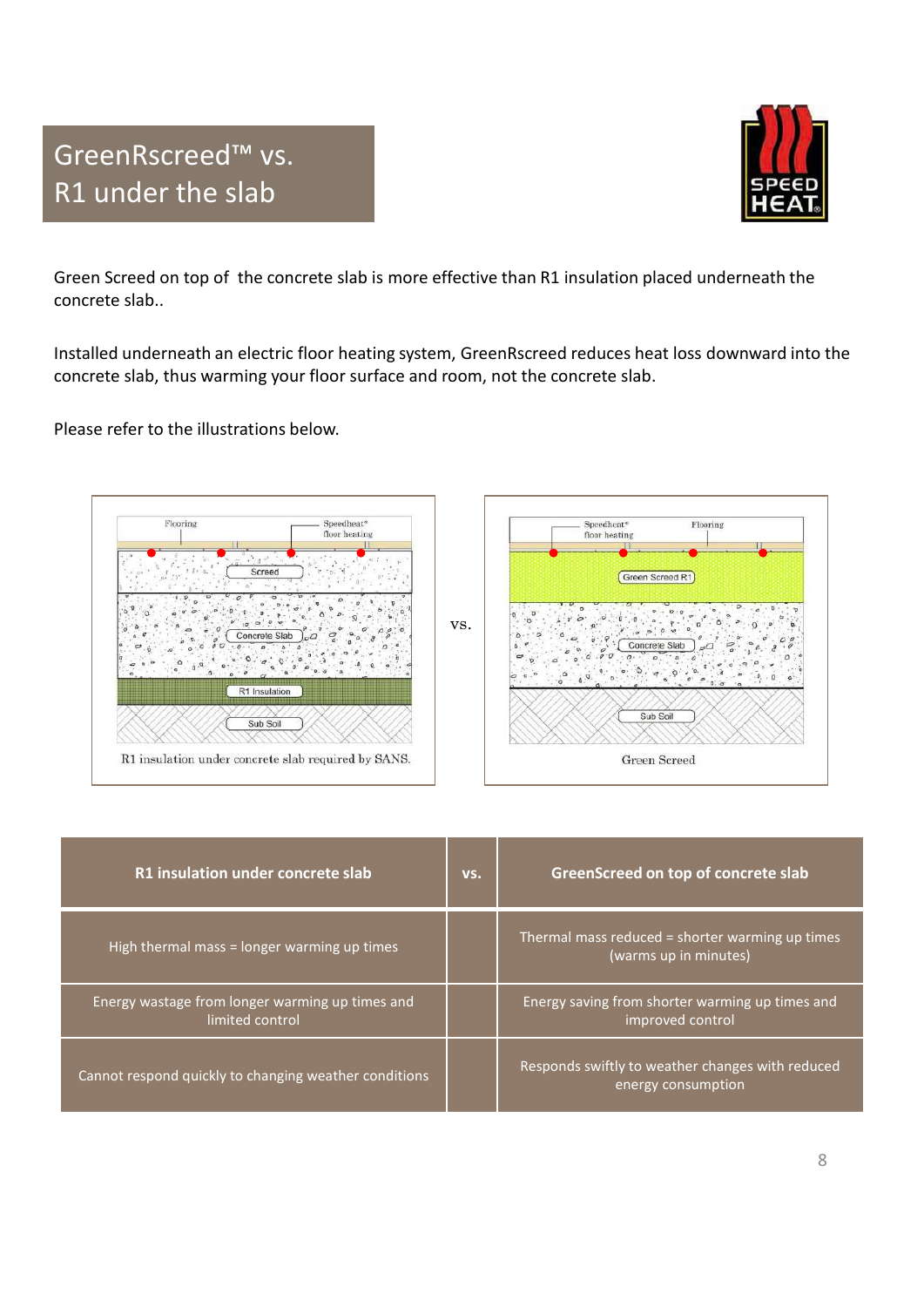## Warming up graphs





The warming up graph shows response times for Speedheat underfloor heating without insulation versus Speedheat with GreenRscreed insulating screed.

We compare the time it takes to increase the floor temperature by 6 degrees Celsius (18-24 °C) as seen on the graph.

Speedheat without insulation (red curve) takes 83 minutes while Speedheat with GreenRscreed (green curve) takes 22 minutes.

It can be noted that by installing GreenScreed, the warming up times is 3.5 times faster!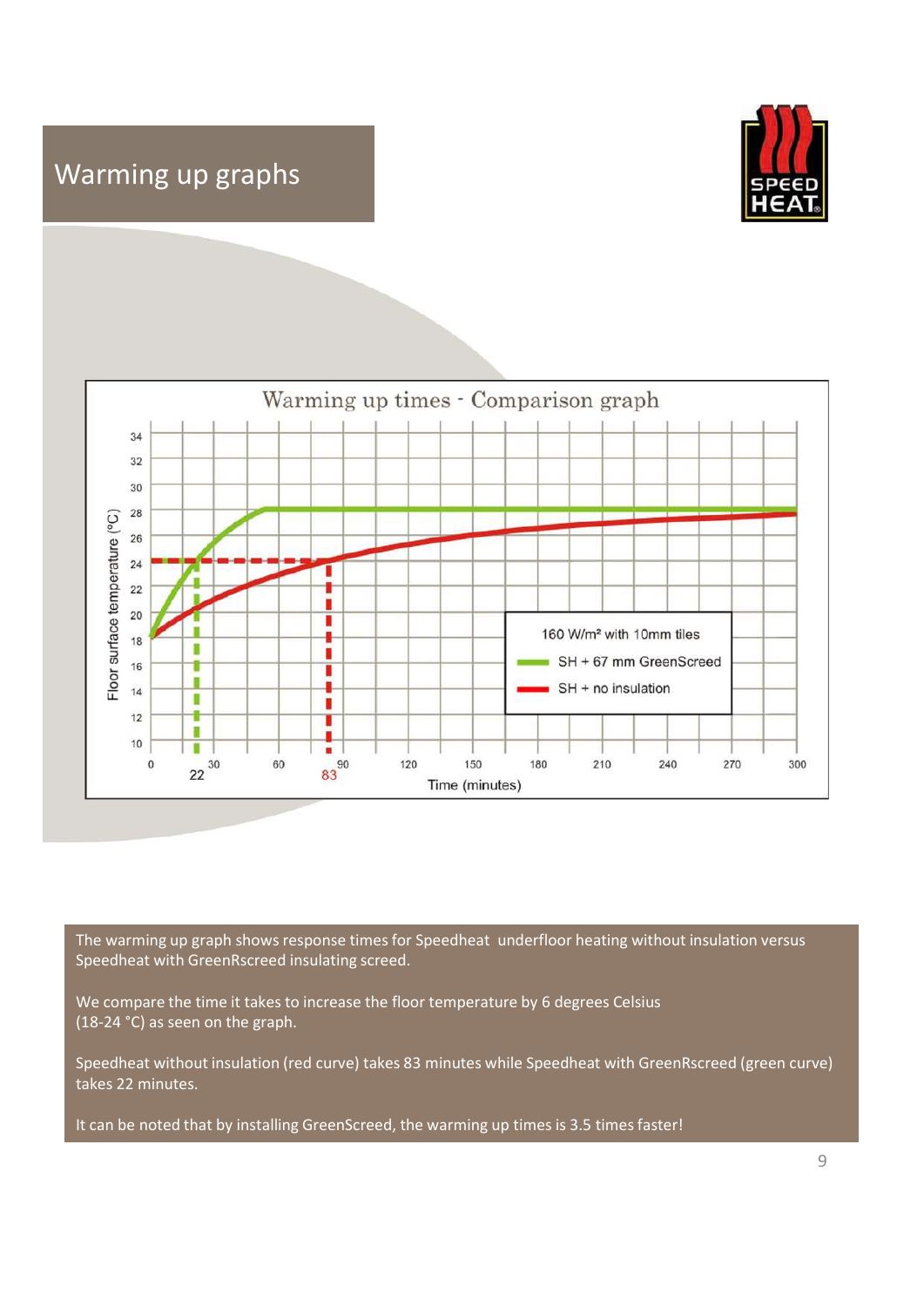## A closer look at KlimaBoard™ Floor insulation boards

A closer look at KlimaBoard™<br>Floor insulation boards<br>KlimaBoard™ is a lightweight, reinforced insulation board made from extruded polystyrene. Reinforced<br>with fibreglass mesh and a cement slurry on both sides improves com A closer look at KlimaBoard<sup>TM</sup><br>Floor insulation boards<br>KlimaBoard<sup>TM</sup> is a lightweight, reinforced insulation board made from extruded polystyrene. Reinforced<br>with fibreglass mesh and a cement slurry on both sides improv effective application onto substrates. A closer look at KlimaBoard<sup>TM</sup><br>Floor insulation boards<br>KlimaBoard<sup>ne</sup> is a lightweight, reinforced insulation board made from extruded polystyrene. Reinforced<br>with fibreglass mesh and a cement slurry on both sides improve

reduce downward heat loss into the concrete slab, improving warming up times and reducing energy consumption.



| KlimaBoard is available in different thicknesses, achieving different compressive strengths and R<br>values. Improvement in warming up times are also noted in the table below: |                 |                                                                       |                        |                       |                               |
|---------------------------------------------------------------------------------------------------------------------------------------------------------------------------------|-----------------|-----------------------------------------------------------------------|------------------------|-----------------------|-------------------------------|
| <b>Product</b>                                                                                                                                                                  | <b>Material</b> | <b>Total build up</b><br>(mm)<br><b>Includes heater</b><br>and screed | <b>Warming up time</b> | R value<br>$(m^2K/W)$ | Compressive<br>strength (kPa) |
| KlimaBoard 5 mm                                                                                                                                                                 | <b>EPS 40</b>   | 10                                                                    | 2.5 times faster       | ±0.15                 | $>250$                        |
| KlimaBoard 10mm                                                                                                                                                                 | <b>XPS 40</b>   | 15                                                                    | 3 times faster         | ±0.30                 | $>250$                        |
| KlimaBoard 25mm                                                                                                                                                                 | <b>XPS 40</b>   | 30                                                                    | 3 times faster         | ±0.80                 | $>250$                        |
|                                                                                                                                                                                 |                 |                                                                       |                        |                       | 10                            |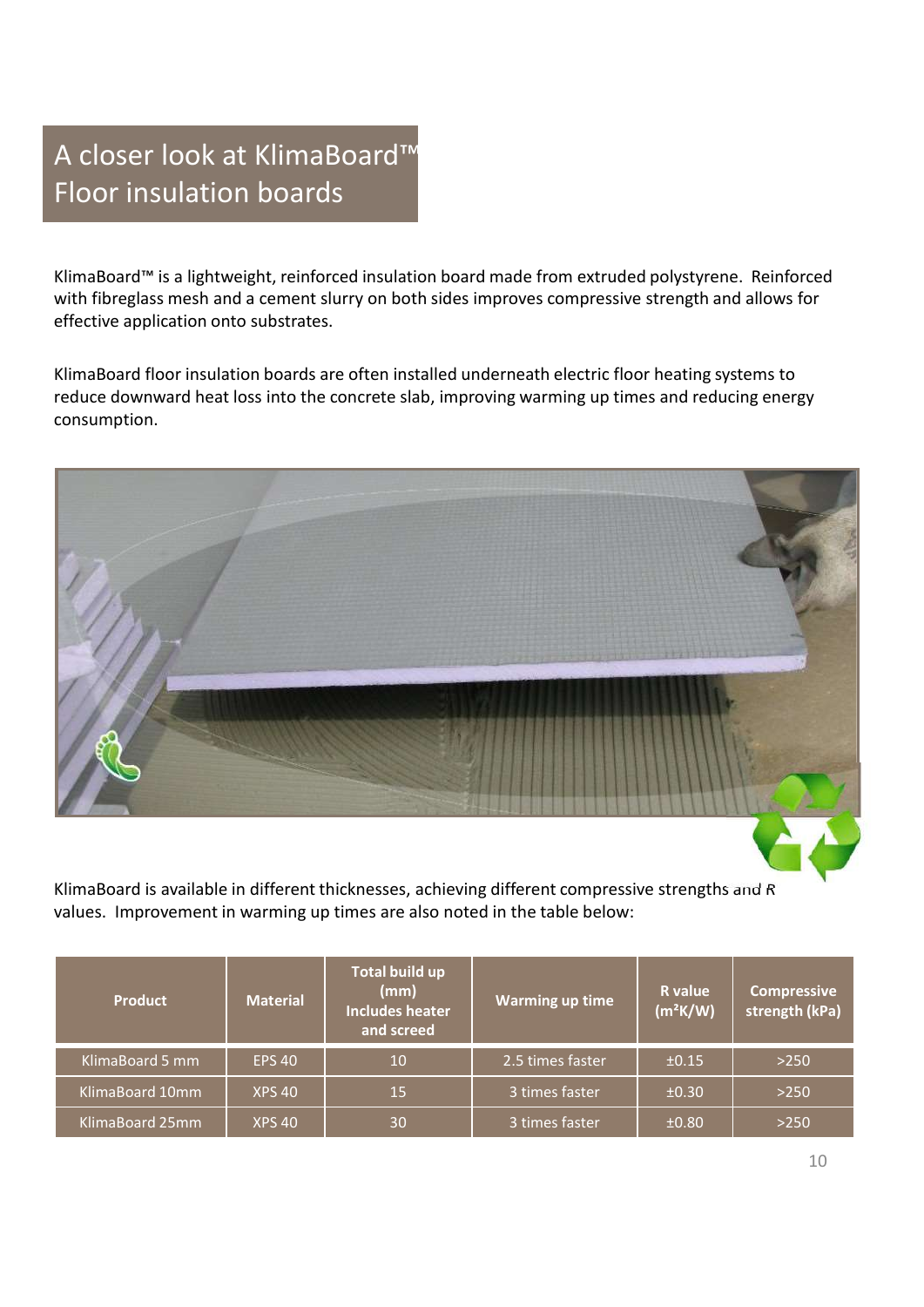# Best practices when installing Best practices when installing<br>KlimaBoard™ insulation boards<br>Klimaboard is installed with a polymer modifier<br>adhesive on top of the finishing screed.



Klimaboard is installed with a polymer modified tile adhesive on top of the finishing screed.



Seams are taped off, ready for the floor heating system to be installed.



Floor heating is installed on top of the KlimaBoard insulation boards.

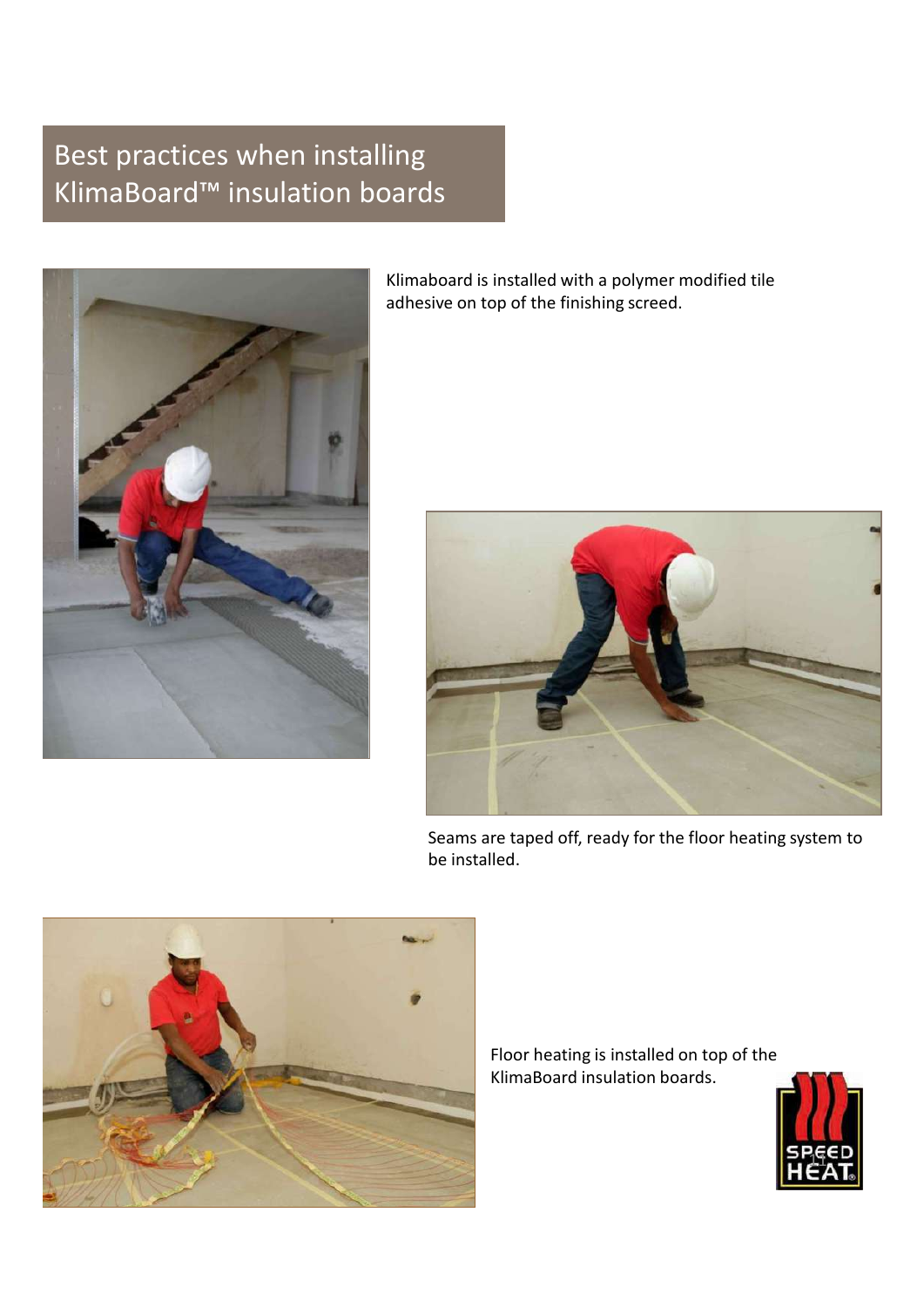## Warming up graphs with KlimaBoard™

The below graph shows warming up times which have been calculated and tested using different floor insulation products with Speedheat floor heating.



\*The yellow line represents conventional in-slab under floor heating.

We compare the time it takes to increase the floor temperature by 6 degrees Celsius (16-22 °C) as seen on the graph.

It can be noted that by installing KlimaBoard 5mm only, the warming up time is 2.5 times faster!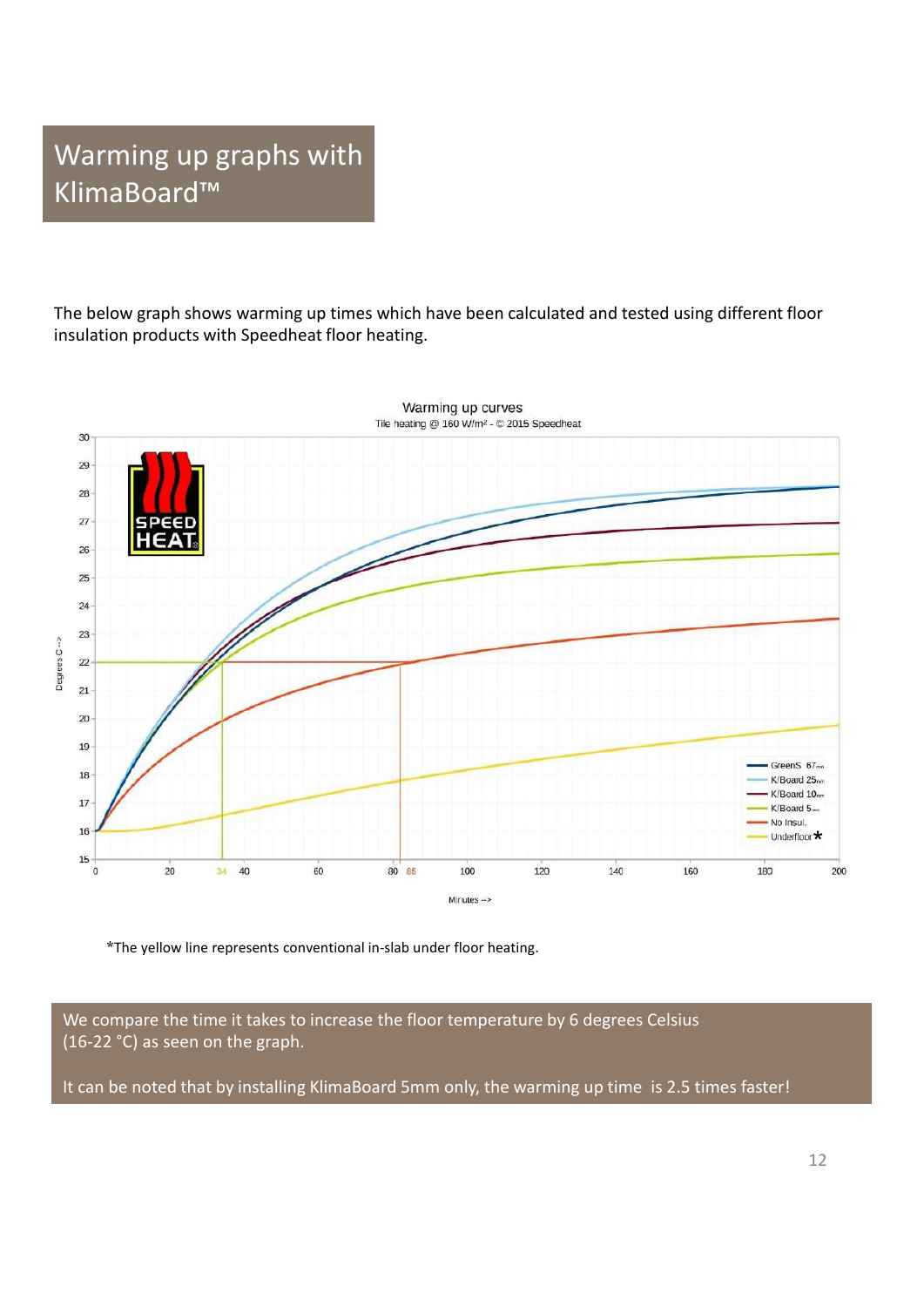## A closer look at GreenRwall™ wall cavity insulation



■GreenRwall™ is a lightweight cavity wall insulation, suitable for 20mm -80mm wall cavities.

Cavity wall insulation reduces heat loss through walls, making a Significant difference in temperature in your home. Comfort is improved the metal comparison wall cautions are expected to the metal comparison of the significant difference in temperature in your home. Comfort is improved For the sixterior conduction of the conduction of the conduction of the conduction of the sixter of the sixter of the sixter of the sixter of the sixter of the sixter of the sixter of the sixter of the sixter of the sixter energy consumption can be seen by adding cavity wall insulation to a home with existing ceiling insulation. ■ GreenRwall™ is a lightweight cavity wall insulation, suitable for 20mm<br>
a0mm wall cavities.<br>
■ Cavity wall insulation reduces heat loss through walls, making a<br>
significant difference in temperature in your home. Comfor Condensation and mould problems, creating healthier living conditions.<br>
Cavity wall insulation reduces heat loss through walls, making a<br>
significant difference in temperature in your home. Comfort is improved<br>
and heating

Moisture condensing on the outer leaf cannot penetrate to the inner leaf of the wall. Without convection flow inside the cavity wall, there will

resulting in a 100% airtight cavity, leaving no issues for damp.

Cavity wall insulation also reduces sound transmission, protecting your home from unwanted exterior noise and reducing the impact of noise from within the home on your neighbours.



□100% recycled polystyrene

**Q**Cement

Polymer additives

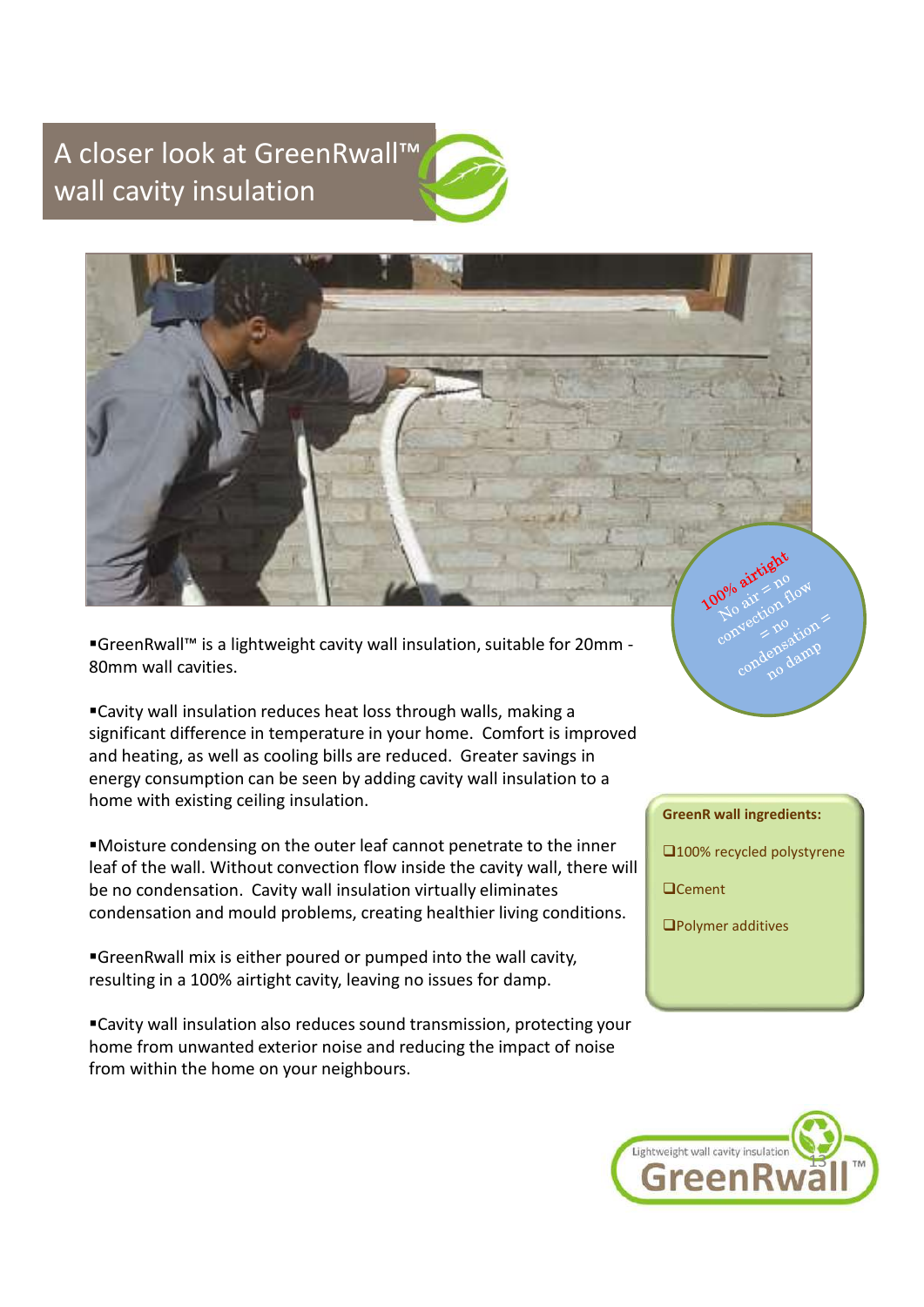## Comparing R values of wall cavity constructions



The below images are a comparison of two constructions, an unfilled cavity wall and a filled cavity wall

Comparing R values<br>of wall cavity constructions<br>The below images are a comparison of two constructions, an unfilled cavity wall and a filled cavity wa<br>respectively. The R values have been included for the individual respec It can be noted that the unfilled cavity wall has a total R value of 0.42 compared to a total R value of R1.26 with GreenRwall.



|                  | R value ( $m^2$ K/W) against Cavity Gap in mm |      |      |      |      |      |      |
|------------------|-----------------------------------------------|------|------|------|------|------|------|
| Cavity Gap in mm | 30                                            | 35   | 40   | 45   | 50   | 55   | 60   |
| R value          | 0.97                                          | 1.13 | 1.29 | 1.45 | 1.61 | 1.77 | 1.94 |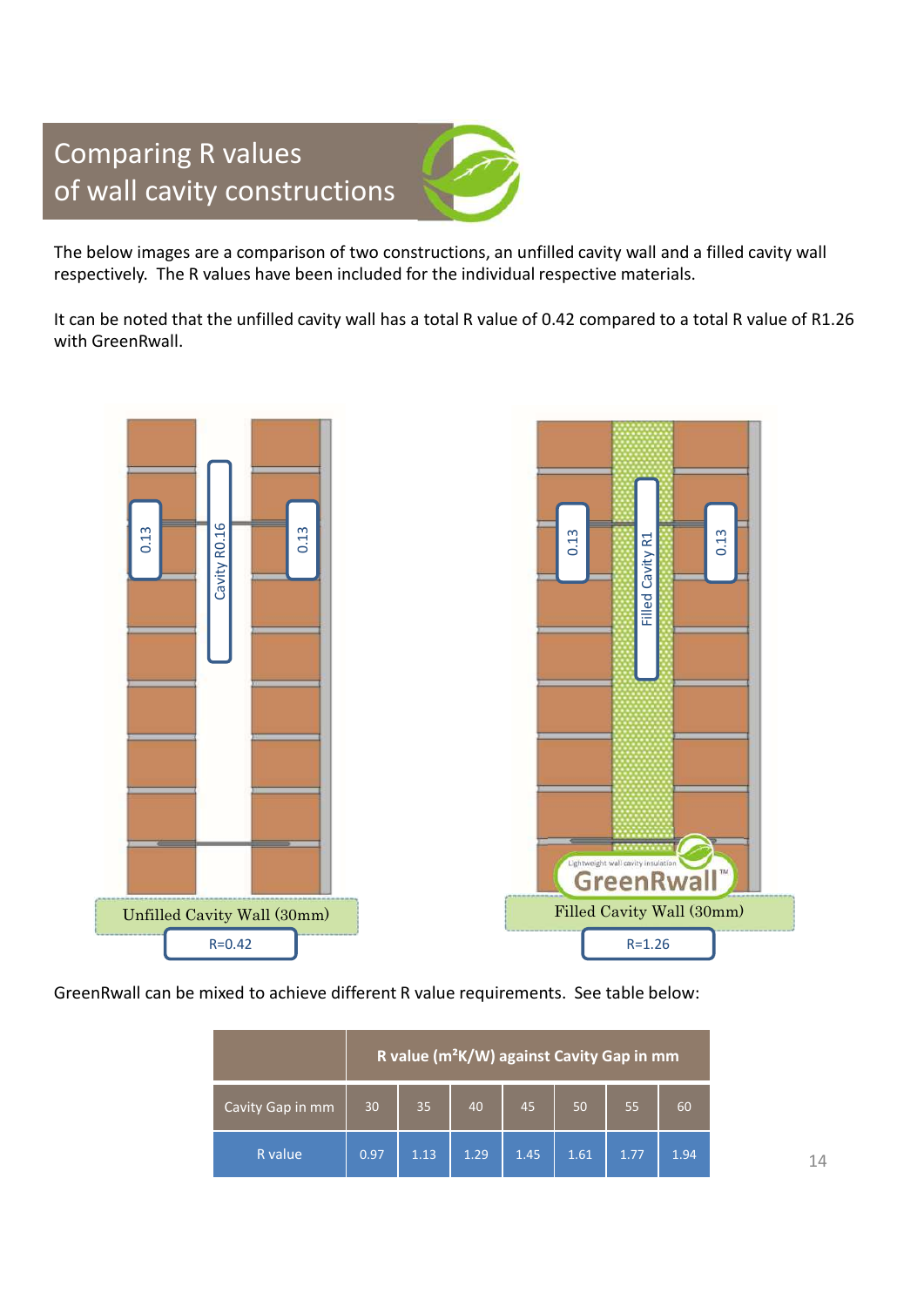## Features & benefits

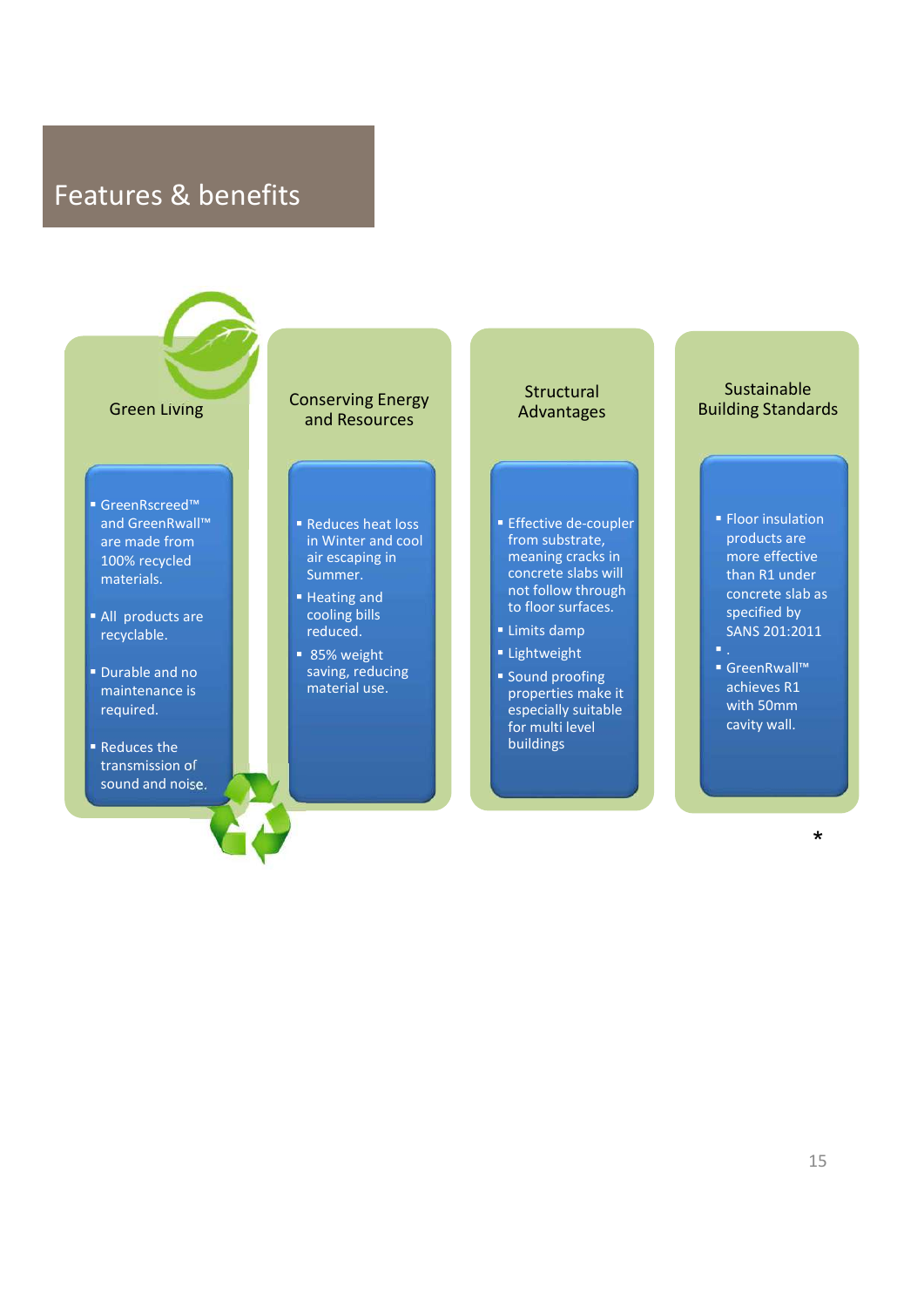## Top 5 Projects

## The Willows at Heron Banks

GreenRscreed insulating screed will be offered in these

This luxurious eco estate, surrounded by beautiful natural parklands, on the banks of the Vaal River offers top facilities which include:

- 
- •Boating Centre
- •Walking Trails

Properties include exclusive stands with building packages, sectional title townhouses and custom built units. http://www.heronbanks.co.za/



The Royal India, Menlyn

This interesting project includes the installation of floor heating, with the objective of preventing condensation build up in the cold rooms.

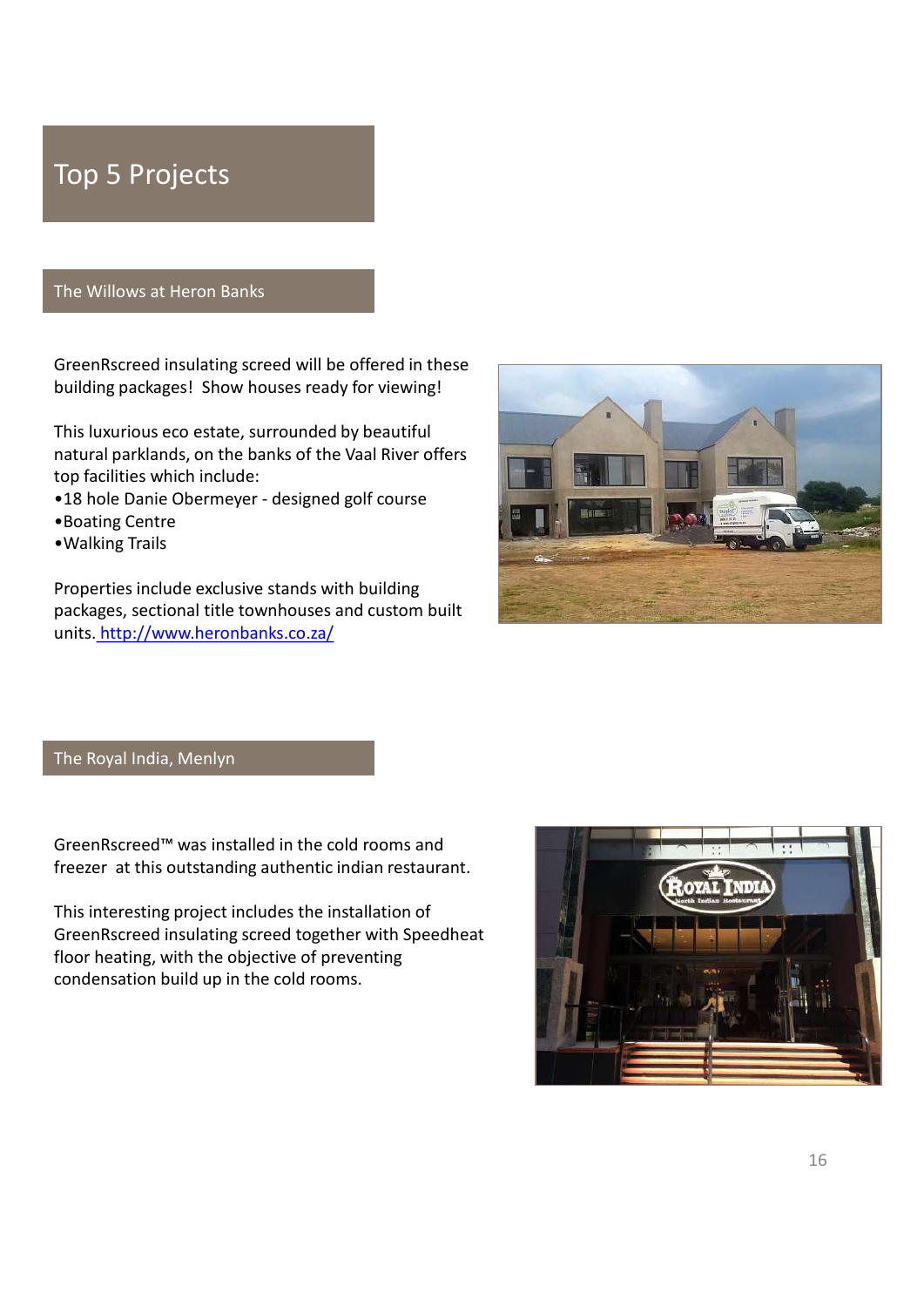## Top 5 Projects (cont.)

## Groenkloof Retirement Villages, George

at this group of retirement villages!

installed to increase comfort in these retirement villages and privately owned title houses at

a senior estate located in the heart of the beautiful boast the full spectrum of retirement offerings including Own Title Houses, Assisted Living Flats, Groenkloof Retirement Villages, George<br>
We've completed three GreenRscreed™ installations<br>
at this group of retirement villages!<br>
GreenRscreed insulating floor screed has been<br>
installed to increase comfort in these retir

Senior Services.

The villages will eventually be home to over 700 retired families and are already the happy home of



## Eye of Africa Signature Golf Estate

priority, GreenRscreed could not miss this opportunity.

This signature golf and residential estate in Matrix as part of their Architectural and Building Guidelines, following amendments to the National Building Regulations in 2011. http://eyeofafrica.co.za/

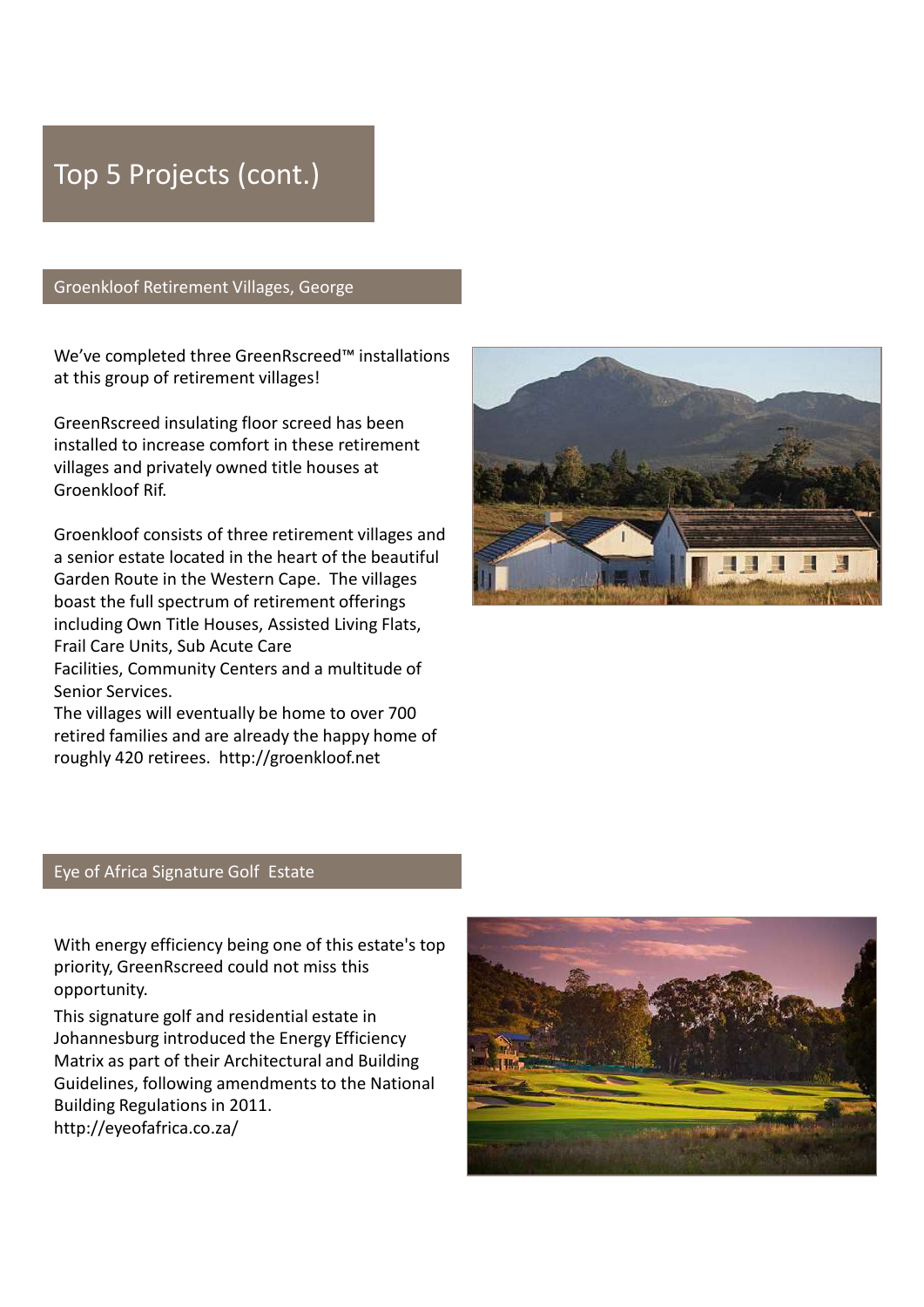

## Bantry Bay Apartments, Cape Town

systems in 57 rooms at The Bantry Bay apartments and penthouses.

Rantry Bay Apartments, Cape Town<br>Bantry Bay Apartments, Cape Town<br>KlimaBoard™, a 10mm thick, high density EPS board was installed underneath Speedheat floor heating<br>systems in 57 rooms at The Bantry Bay apartments and pe Top 5 Projects (cont.)<br>Bantry Bay Apartments, Cape Town<br>KlimaBoard''', a 10mm thick, high density EPS board was installed underneath Speedheat floor heating<br>systems in 57 rooms at The Bantry Bay apartments and penthouses.<br> Top 5 Projects (cont.)<br>Bantry Bay Apartments, Cape Town<br>SlimaBoard™, a 10mm thick, high density EPS board was installed underneath Speedheat floor heating<br>The installation of KlimaBoard insulation boards will reduce downwa result in a more responsive heating system, able to accommodate Cape Town's unpredictable weather patterns. Top 5 Projects (cont.)<br>Bantry Bay Apartments, Cape Town<br>KlimaBoard''", a 10mm thick, high density EPS board was installed underneath Speedheat floor heating<br>systems in 57 rooms at The Bantry Bay apartments and penthouses.<br>

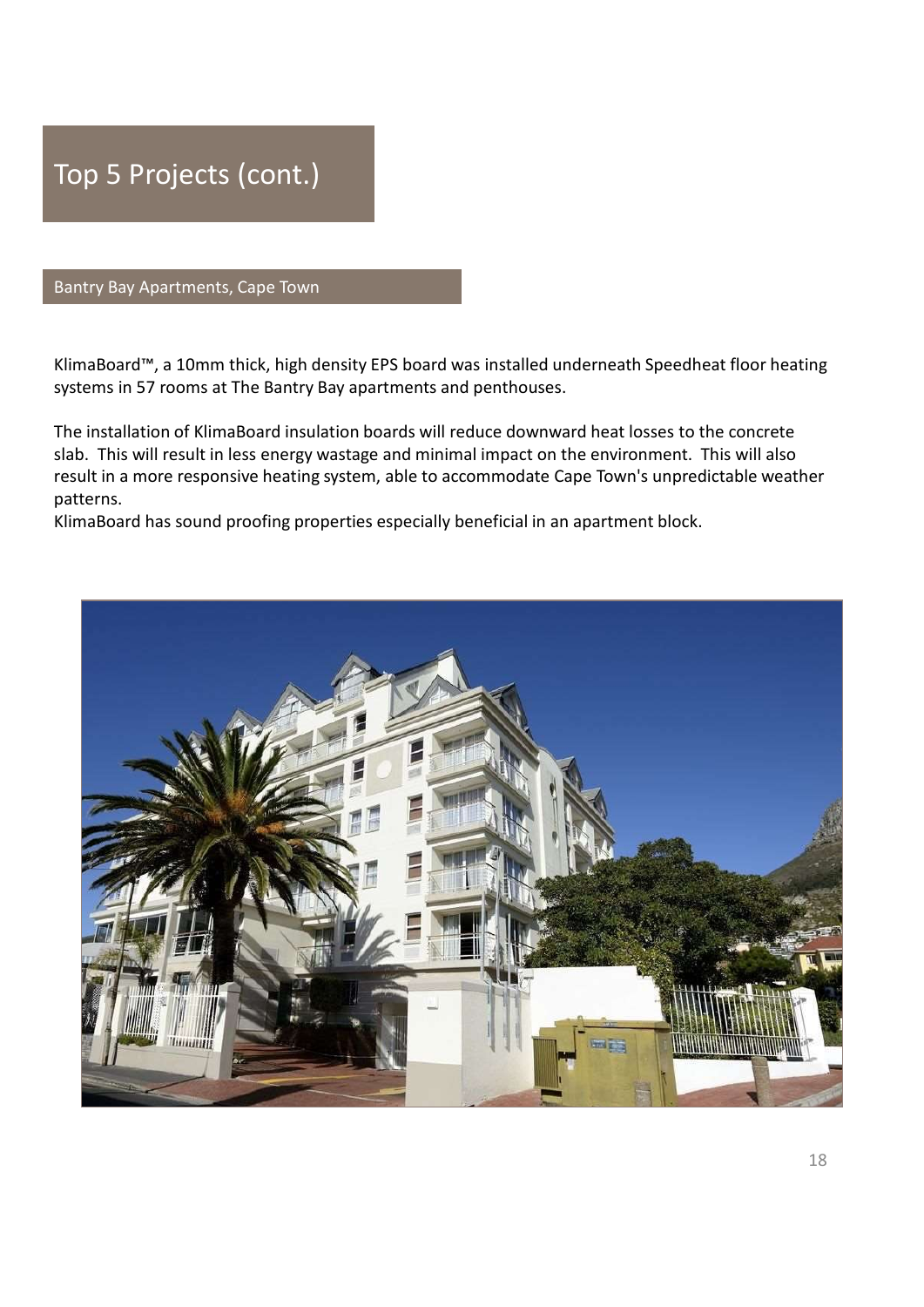## Top 2017 commercial project

1<br>This new 12-storey development in Stella Rd, Sandton is targeting a five star Green Star SA rating<br>from the Green Building Council SA. GreenRscreed™ contributed towards this exciting project!<br>Iosses into the concrete sl **From the Green Building Council SA.** GreenRscreed™ contributed towards this exciting project!<br>From the Green Building Council SA. GreenRscreed™ contributed towards this exciting project!<br>GreenRscreed was installed undern **Community of the Community of the Community of the Community of the Community of the Green Building Council SA.**<br>This new 12-storey development in Stella Rd, Sandton is targeting a five star Green Star SA rating project!<br> **definited**<br> **of the concrete slabe. This new 12-storey development in Stella Rd, Sandton is targeting a five star Green Star SA rating<br>
from the Green Building Council SA. GreenRscreed™ contributed towards this exciting p** very responsive properties and the Stella Rd, Sandton is targeting a five star Green Star SA rating<br>This new 12-storey development in Stella Rd, Sandton is targeting a five star Green Star SA rating<br>from the Green Building largely reduced.

Other contributing factors that make this installation green are:

\*With the installation of GreenRscreed, it is possible to install a low power heating system due to **i**<br>This new 12-storey development in Stella Rd, Sandton is targeting a five star Green Star SA rating<br>from the Green Building Council SA. GreenRscreed™ contributed towards this exciting project!<br>GreenRscreed was installed BMS (Building Management System), contributing towards energy efficiency and lower operational costs. mmercial project<br>
This new 12-storey development in Stella Rd, Sandton is targeting a five star Green Star SA rating<br>
from the Green Building Council SA. GreenRscreed™ contributed towards this exciting project!<br>
GreenRscre This new 12-storey development in Stella Rd, Sandton is targeting a five star Green Star SA rating<br>from the Green Building Council SA. GreenRscreed™ contributed towards this exciting project!<br>GreenRscreed was installed und This new 12-storey development in Stella Rd, Sandton is targeting a five star Green Star SA rating<br>from the Green Building Council SA. GreenRscreed<sup>na</sup> contributed towards this exciting project!<br>GreenRscreed was installed from the Green Building Council SA. GreenRscreed™ contributed towards this exciting project<br>GreenRscreed was installed underneath Speedheat floor heating to prevent downward heat<br>losses into the concrete slab. This will in GreenRscreed was installed underneath Speedheat floor heating to prevent downward heat<br>losses into the concrete slab. This will increase warming up times, making the heating system<br>very responsive, resulting in on-demand h

level building.

reducing material use, transport costs and ultimately carbon footprint.

development http://alive2green.com/development-starts-new-old-mutual-green-building/